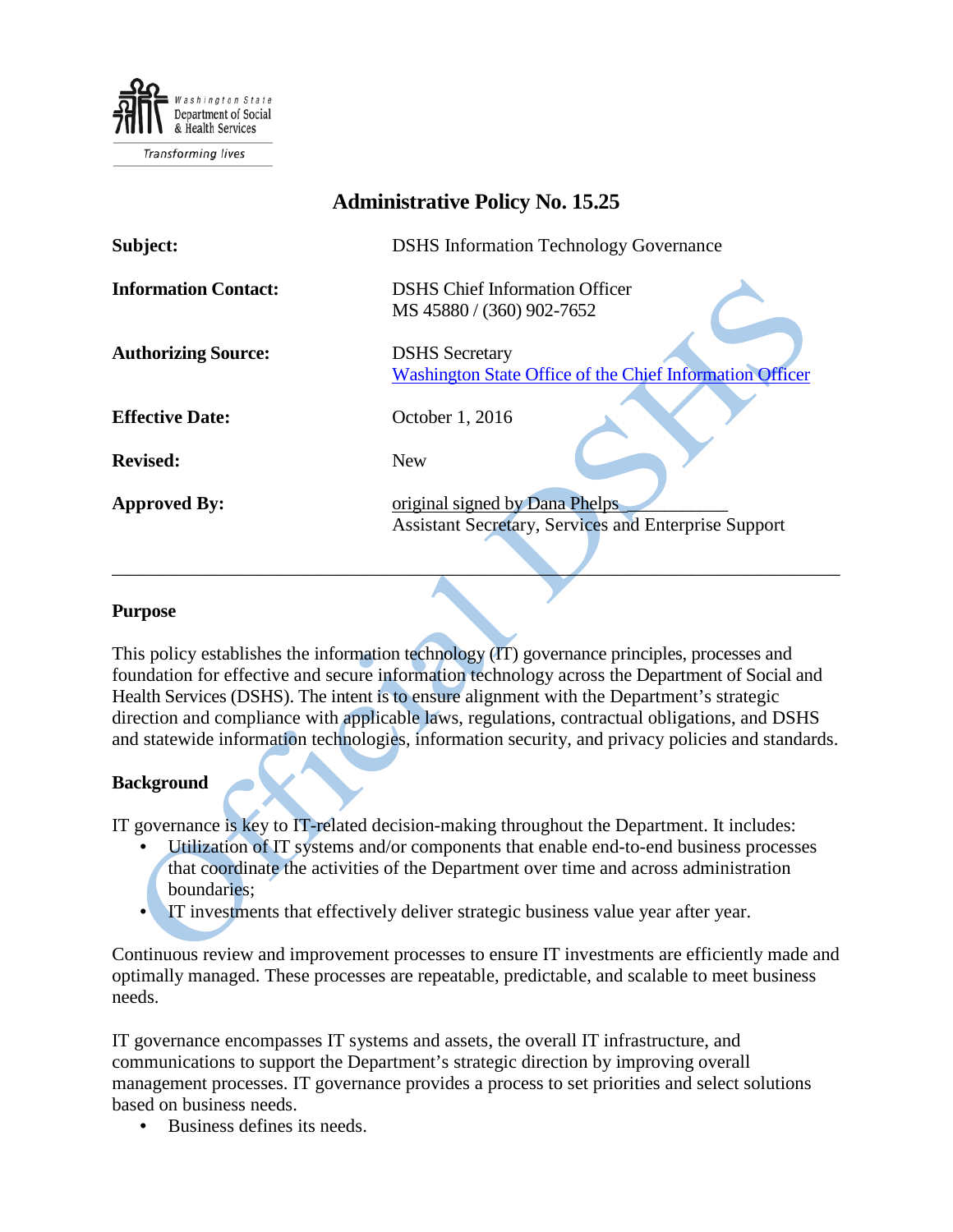- o Business processes or issues are identified that require information technology solutions.
- o A business case is developed to clearly identify business requirements.
- IT recommends solutions that meet business needs.
	- o Employing efficiency and optimization principles, and using the business case, IT recommends one or more solutions to meet the identified business requirements.
- IT governance throughout the Department provides processes to set priorities and select appropriate IT investments in alignment with the Department's strategic direction and in compliance with applicable laws, regulations, contractual obligations, and DSHS and statewide information technologies, information security, and privacy policies and standards.
	- o Business needs, budget and resources are prioritized, and selected IT investments move forward with appropriate management and oversight.

#### **Scope**

This policy applies to all DSHS organizational units.

### **Additional Guidance**

- **DSHS Administrative Policies** 
	- o No. 5.01 Privacy Policy [Safeguarding Confidential Information](http://one.dshs.wa.lcl/Policies/Administrative/DSHS-AP-05-01.pdf)
	- o [No. 15-10 Information and Technology Security](http://one.dshs.wa.lcl/Policies/Administrative/DSHS-AP-15-10.pdf)
	- o [No. 15-20 Exceptions to Policy for Information Technology](http://one.dshs.wa.lcl/Policies/Administrative/DSHS-AP-15-20.pdf)
	- o [No. 15-21 Information Technology Standards Compliance](http://one.dshs.wa.lcl/Policies/Administrative/DSHS-AP-15-21.pdf)
	- o No. 15-22 [Information Technology Portfolio Management](http://one.dshs.wa.lcl/Policies/Administrative/DSHS-AP-15-22.pdf)
	- o [No. 15-23 Information Technology Project Management](http://one.dshs.wa.lcl/Policies/Administrative/DSHS-AP-15-23.pdf)
- [DSHS IT Standards Manual](http://intra.dshs.wa.lcl/itstandards/index.stm)
- [DSHS Information Security Manual](http://ishare.dshs.wa.lcl/Security/Pages/Manual.aspx)
- [Washington State Office of the Chief Information Officer Policies](https://ocio.wa.gov/policies)

## **Definitions**

**Administration** – An organization within the Department of Social and Health Services that is governed by an assistant secretary. Administrations may have a designated Chief Information Officer/Information Technology Director and an IT Security Administrator. Administrations may serve one or more line of business, and all DSHS entities are governed by an administration.

**Administration Chief Information Officer/IT Director** – The individual within an administration responsible for recommending, implementing and managing information technologies that support the DSHS administration's business goals.

**Asset** – In the context of this policy, asset refers to IT investments owned or procured by DSHS, such as systems, hardware, software, equipment, services, contracts, and data contained or managed in said items.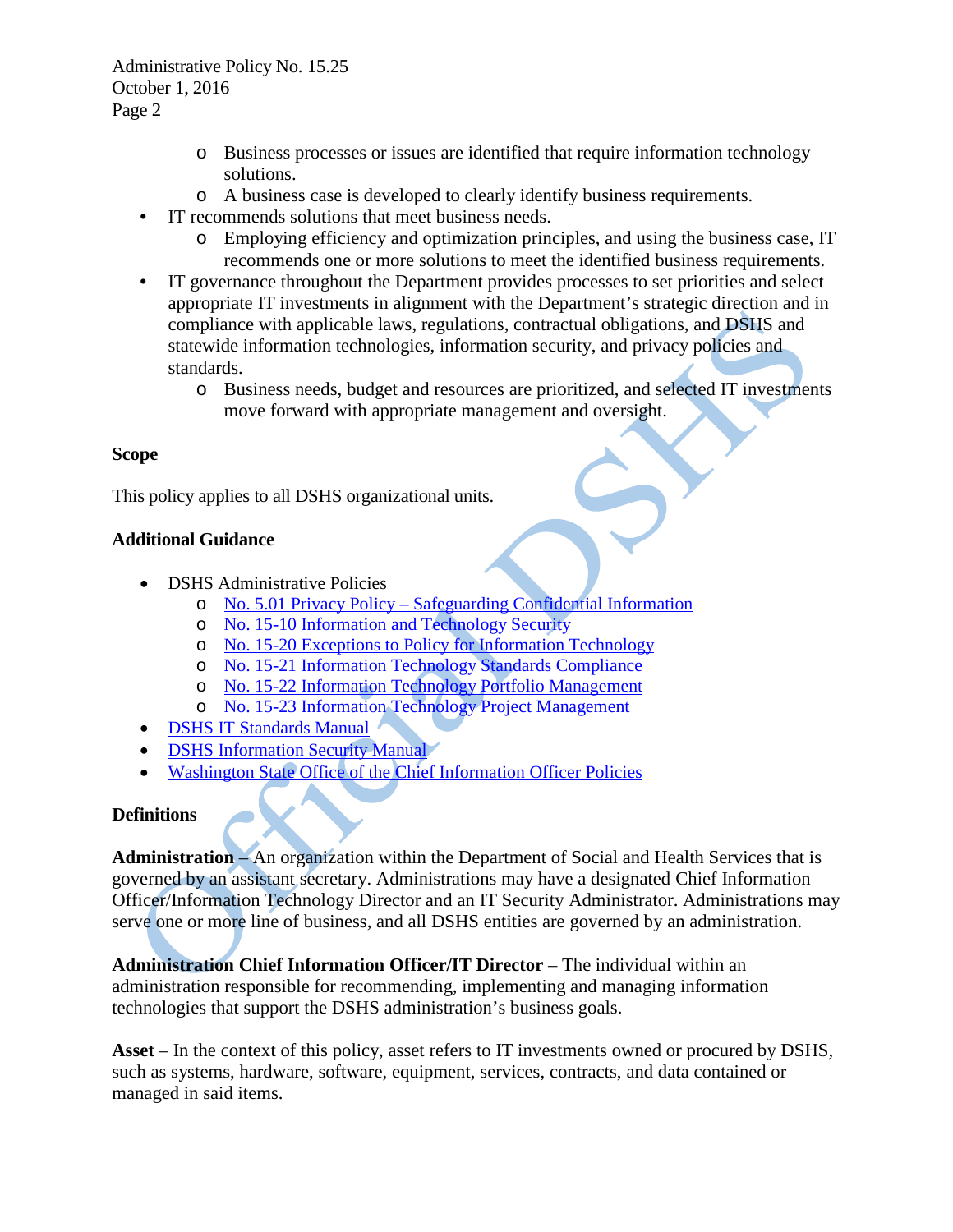**Business Owner/Steward** – Person responsible for business decisions related to IT systems or applications.

**Client** – A person who is currently receiving, has received in the past, or is applying for services or benefits from DSHS. This term includes, but is not limited to, consumers, recipients, applicants, residents of DSHS facilities or institutions, patients, parents and children involved with child welfare services, juveniles involved with the juvenile justice system, and parents receiving support enforcement services.

**Confidentiality** – A set of rules or a promise that limits access to or places restrictions on use or disclosure of certain types of information.

**Customer** – Internal or external DSHS IT service recipient.

**Department** – The Department of Social and Health Services.

**Disaster Recovery** – The documentation, plans, policies, and procedures that are required to restore normal operation to a state agency impacted by man-made or natural outages or disasters.

**DSHS Cabinet** – The leadership group comprised of the DSHS Secretary and assistant secretaries.

**DSHS Chief Information Officer** (CIO) – The individual in the DSHS Enterprise Technology Division with executive authority who serves as the Department's principal advisor on the effective application of information technology to meet business needs.

**DSHS Chief Information Security Officer** (CISO) – The individual in the DSHS Enterprise Technology Division responsible for the administration of the DSHS Information Security program.

**DSHS Enterprise Technology Division** (ET) – Serves as the primary provider for Departmentwide information technology services such as network infrastructure, telephone and voice, information security, enterprise architecture, and information technology governance support.

**DSHS Privacy Officer** – The person designated by the DSHS Secretary or the DSHS Secretary's designee to oversee the Department's Privacy Program, which is responsible for carrying out Department-adopted policies and procedures related to the privacy and security of confidential information.

**DSHS Secretary** – The highest ranking DSHS executive and chair of the DSHS Cabinet. Serves as the final escalation point for decisions that cannot be resolved at the Cabinet level, and is responsible for final decisions.

**Enterprise Technology Steering Committee** (ETSC) – A group chaired by the DSHS Chief Information Officer and comprised of the DSHS administrations' CIOs/IT directors, and Enterprise Technology office chiefs.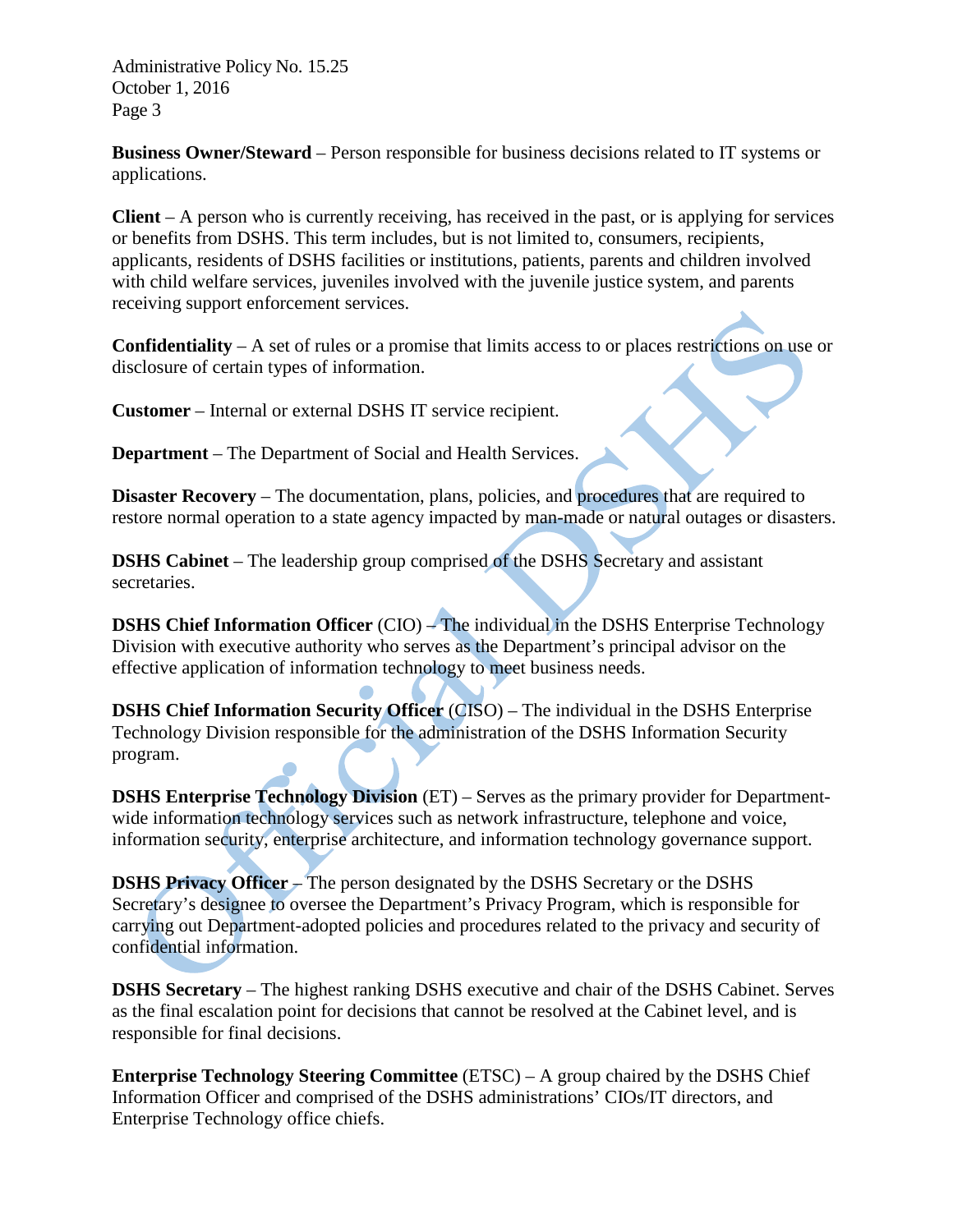**Federated Model** – A model for IT governance that combines the best features of centralized and decentralized models. The **centralized model** leverages economies of scale and emphasizes efficiency and cost control over line of business responsiveness. The **decentralized model** provides greater business ownership and responsiveness, but with less integration and fewer shared resources, likely resulting in higher costs. The **federated model** provides for common applications and pools infrastructure resources to reduce costs, while lines of business maintain control of their respective applications.

**Governance** – The processes, groups and activities associated with decision making and the exercising of authority.

**Information Security** – The practice of defending both paper and electronic information from unauthorized access, use, disclosure, disruption, modification, inspection, recording, or destruction.

**IT and Security Customer Review Board** (CRB) – A Department-level group comprised of DSHS technical subject matter experts from each administration that represents the voice of the customer and provides advice on industry trends, business priorities, and strategic direction in the areas of application development, technology and security.

**IT Investment** – An organizational investment employing or producing information technology or IT-related assets. Each investment has or will incur costs for the investment, has expected or realized benefits arising from the investment, has a schedule of project activities and deadlines, and has or will incur risks associated with engaging in the investment. A "major IT project" (also referred to as a "major IT investment") is any project assessed as a risk level 2 or level 3 investment using the Severity and Risk Assessment process defined by the Washington State Office of the Chief Information Officer (OCIO) in OCIO 121 – [Procedures, Appendix A:](https://ocio.wa.gov/policies/121-it-investments-approval-and-oversight/121-appendix-severity-and-risk-assessment) Severity and Risk Assessment.

**IT Investment Planning** – A systematic process for linking each agency's investment in IT to its business strategies, objectives, programs, and processes.

**IT Portfolio** – The application of systematic management of IT investments, projects, applications, systems, and assets within the Department.

**Lines of Business** – The various types of businesses managed within DSHS administrations.

**Portfolio and Project Management Program Review Board** (PRB) – A Department-level group comprised of DSHS IT portfolio and project management subject matter experts from each administration that represents the voice of the customer and provides advice on industry trends, business priorities, and strategic direction in the areas of IT portfolio management and project management.

**Project** – A temporary undertaking to create a unique product, service or result.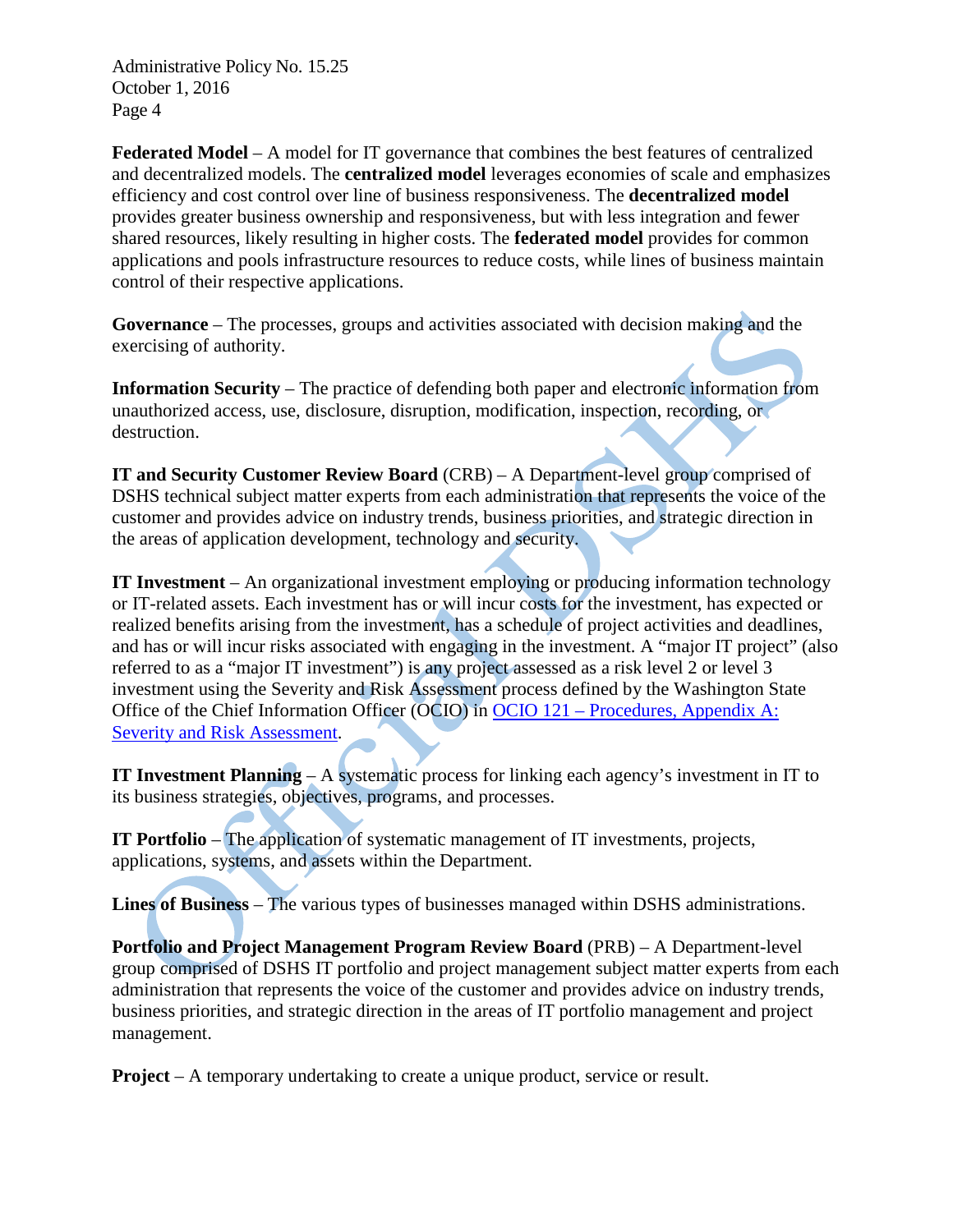**Project Management** – The application of knowledge, skills, tools, and techniques to project activities to meet the project requirements and objectives.

**Security Design Review** – A process within a project or work effort through which a mature design is evaluated against state, federal, and Department requirements to identify and attempt to mitigate potential security issues before the product of the project or work effort is implemented.

**Severity and Risk Review** – An assessment review conducted on IT investments to identify the level of severity and risk of the investment. The level of overall risk determines the required level of oversight by DSHS and by the Washington State Office of the Chief Information Officer.

**Wide Area Network** (WAN) – The Department's telecommunications and computer network that extends across Washington State.

## **Policy Requirements**

DSHS will use IT governance to align IT-related decision making with the mission, vision, values, strategic direction, and priorities set by the DSHS Secretary and assistant secretaries. These governance principles and processes provide the foundation for information technology across the Department, and ensure compliance with applicable laws, regulations, contractual obligations and statewide information technologies policies and standards.

### **Principles**

The Department embraces the following principles in the provision of information technology services:

- We keep our focus on the customer and collaborate to meet client needs.
- We secure information technology and protect the privacy and confidentiality of data.
- We ensure fiscal responsibility for information technology financial management.
- We foster collaboration across the Department and embrace a federated model for its lines of business.
- We commit to open and effective communication, transparency and information sharing.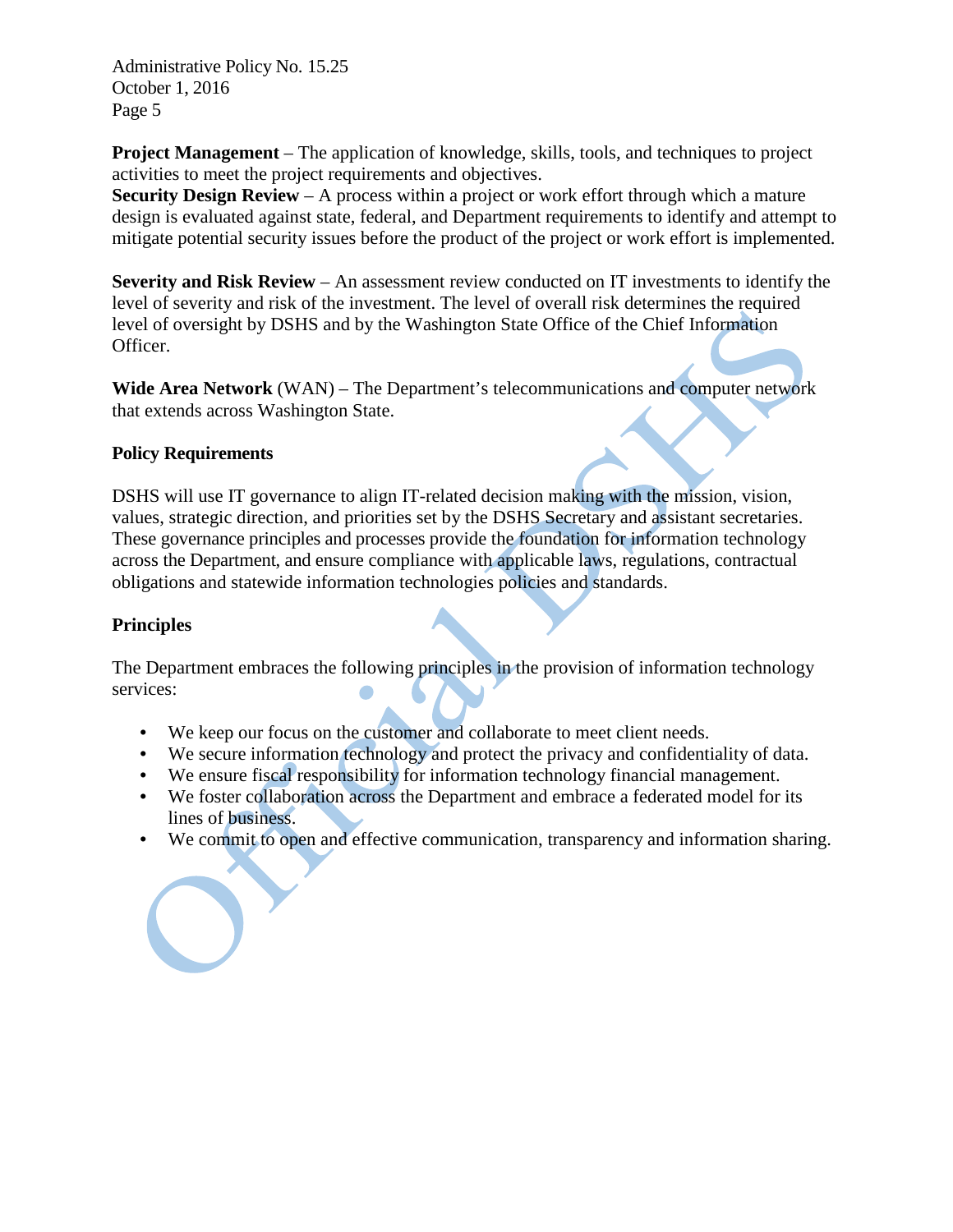

## **Business-Driven Information Technology Governance Process**

Administrations are the foundation of the DSHS IT governance structure. The lines of business represented within the administrations are our connection to our clients and our staff must be enabled to respond to client needs quickly and efficiently.

IT governance is meant to simplify and streamline processes related to information technology, information security, and privacy to ensure responsiveness in providing services to our clients.

IT governance enables administrations to manage applications that support client services while balancing the Department's responsibility to provide oversight, manage risk, and adhere to applicable rules and requirements implemented at the federal and state levels. As such, DSHS information technology, information security, and privacy policies, standards, and processes need to clearly reflect and define this balance.

Administrations are responsible for maintaining their new and existing IT systems and applications, and ensuring they comply with all applicable rules and regulations as well as DSHS information technology, information security, and privacy policies and standards. Significant enhancements to existing IT systems are considered new IT investments requiring oversight level assessments.

Business areas within the administrations are responsible for identifying business needs or issues that appear to have an IT component, or require an IT enhancement or solution.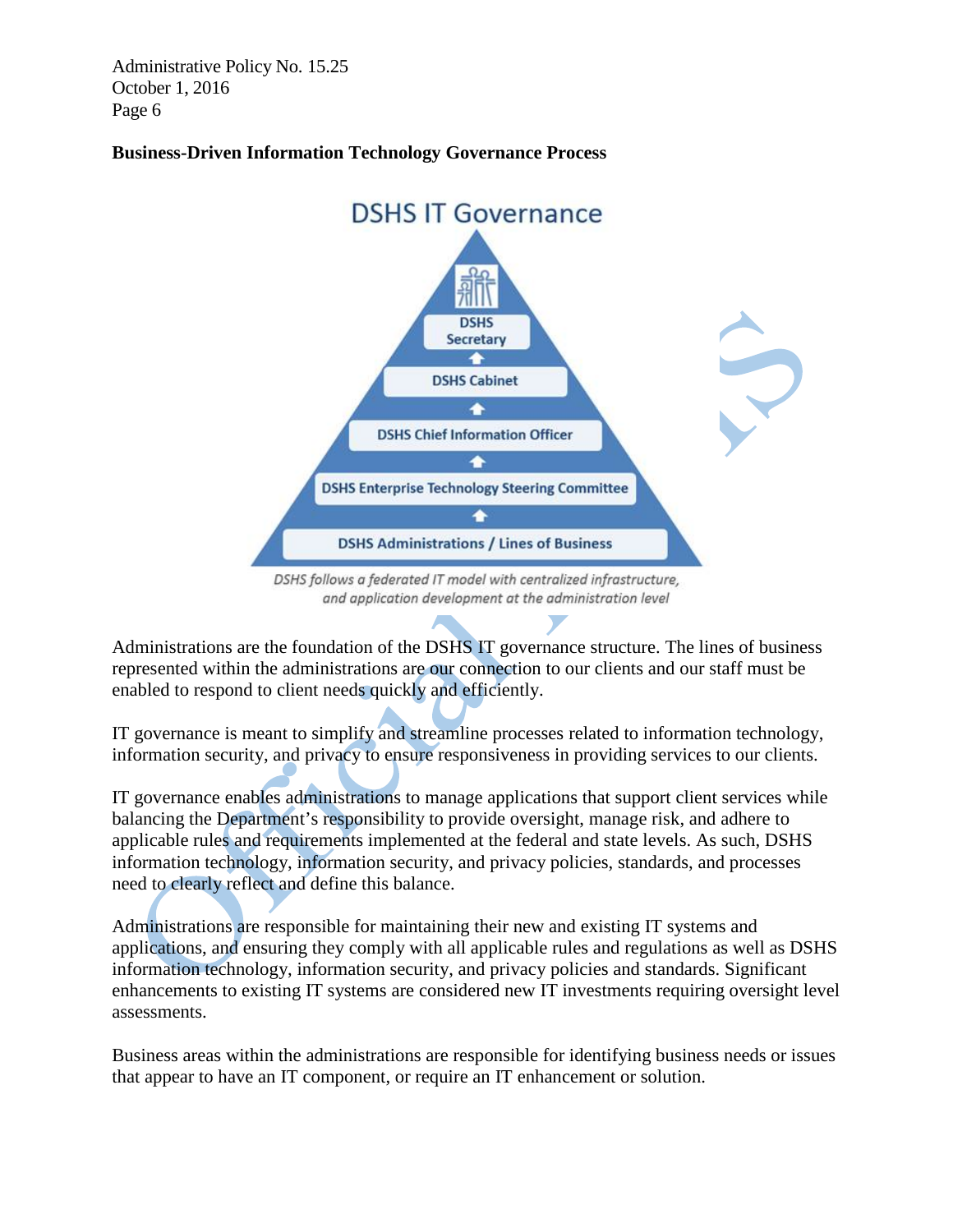The overall IT governance process requires the following steps to ensure investments in business-responsive IT solutions that further the mission of the Department and comply with appropriate rules and regulations.

- 1. The business representative(s), assigned by and representing an interest of the administration, creates a business case for their leadership that clearly defines the business need or issue, as well as the scope, which includes whether the need or issue is limited to a business unit or program or impacts multiple divisions within the administration, multiple administrations and/or other agencies or external entities.
- 2. The business representative(s) meet(s) with the administration's CIO or IT director, or a designee, to review the business case and identify possible IT solutions responsive to the business need.
	- a. If the response requires technology new to the administration, but not new to the Department, the administration's IT and Security Customer Review Board representative may bring questions to the Customer Review Board for discussion and guidance.
	- b. If the investment requires technology new to the Department, the administration's CIO or IT director will bring the topic to the Enterprise Technology Steering Committee for discussion and direction. If the ETSC determines there is potential benefit for the Department, then the ETSC may recommend making it a Department-wide investment and managing it as such. If not, then the administration will manage the investment internally and share with the ETSC any enterprise-applicable knowledge obtained.
- 3. If an IT investment is required, it must be assessed for severity and risk, using the DSHS IT informal and formal assessment processes outlined in [DSHS IT Standard: 12.3. –](http://intra.dshs.wa.lcl/itstandards/ITStandard12.3.stm) [Informal IT Investment Assessments](http://intra.dshs.wa.lcl/itstandards/ITStandard12.3.stm) and [DSHS IT Standard: 12.4. –](http://intra.dshs.wa.lcl/itstandards/ITStandard12.4.stm) Formal IT [Investment Assessments,](http://intra.dshs.wa.lcl/itstandards/ITStandard12.4.stm) to determine the level of oversight required for the proposed investment/project per [OCIO Policy121 -](https://ocio.wa.gov/policies/121-it-investments-approval-and-oversight) IT Investments - Approval and Oversight.
- 4. If the IT investment/project involves multiple administrations or external agencies/entities, it may be sponsored and managed by the involved administration(s) or by the DSHS Enterprise Technology Division as an enterprise-wide IT investment.
- 5. The DSHS CIO will raise awareness for all enterprise-wide IT investments to the DSHS Cabinet to ensure alignment with the DSHS strategic direction.
- 6. Once an IT investment has been approved, the administrations are required to:
	- a. Work with DSHS contracts staff to assess the procurement requirements for the investment and ensure the IT investment is procured in accordance with state laws and policies.
	- b. Ensure all IT investments/projects are managed in accordance with [OCIO Policy](https://ocio.wa.gov/policies/131-managing-information-technology-projects)  131 - [Managing Information Technology Projects](https://ocio.wa.gov/policies/131-managing-information-technology-projects) and all applicable DSHS IT policies and standards.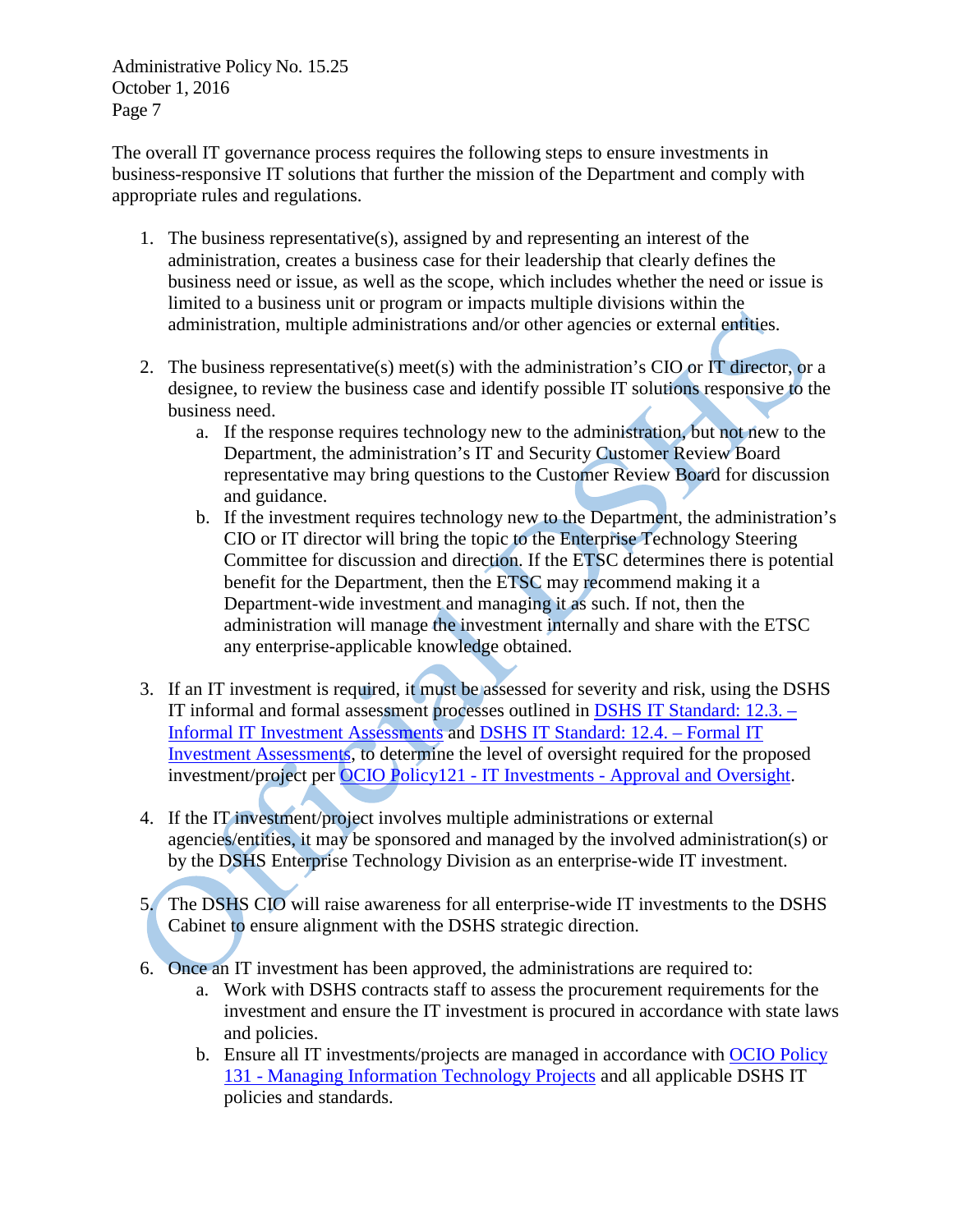> c. Ensure the IT investment/project and any resulting IT solutions comply with all applicable rules and regulations, and DSHS IT, information security, and privacy policies and standards.

#### **Roles and Responsibilities**

All of the following roles are responsible for adhering to the IT principles outlined in this policy when provisioning IT services including, but not limited to, development of IT systems, purchases of IT hardware, software or services, operation and maintenance of existing IT systems, and ensuring privacy and information security.

### **1. DSHS Secretary**

- a. The DSHS Secretary delegates to the DSHS CIO the following IT responsibilities defined in OCIO Policy 121 – IT Investments – [Approval and Oversight:](https://ocio.wa.gov/policies/121-it-investments-approval-and-oversight)
	- Planning, management and use of IT systems, telecommunications, equipment, software, and services of their respective agencies.
	- Ensuring the Department follows the processes delineated by the OCIO.
	- Responding to OCIO and Technology Services Board recommendations as needed.
	- Understanding conditions requiring OCIO approval of investments.
	- Ensuring all applicable laws, rules, policies, and standards governing IT are followed.
- b. The DSHS Secretary is responsible for making the final decision when the DSHS Cabinet is unable to come to agreement on IT decisions.

## **2. DSHS Cabinet**

- a. Is comprised of the Department Secretary (chair) and the assistant secretaries from each DSHS administration.
- b. Serves as the escalation path for IT decisions that cannot be resolved at the Enterprise Technology Steering Committee level.
- c. Is the final arbiter of IT resource allocation decisions.

## **3. DSHS Chief Information Officer**

- a. Develops and manages DSHS enterprise technology policies, standards, architectures, and infrastructure in alignment with the Department's strategic direction.
- b. Ensures proper management of information systems and solutions within DSHS by providing executive-level management advice and consultation on policy and program implications involving information technology.
- c. Works closely with the Department's operating executives and staff in developing a comprehensive IT strategic plan to meet the priority strategic needs of the Department with a focus on measureable results and accountability.
- d. Manages the DSHS IT portfolio used in establishing technology priorities and strategies to align with business priorities.
- e. Manages the DSHS relationship with the Washington State Office of the Chief Information Officer, and acts as a key liaison to Consolidated Technology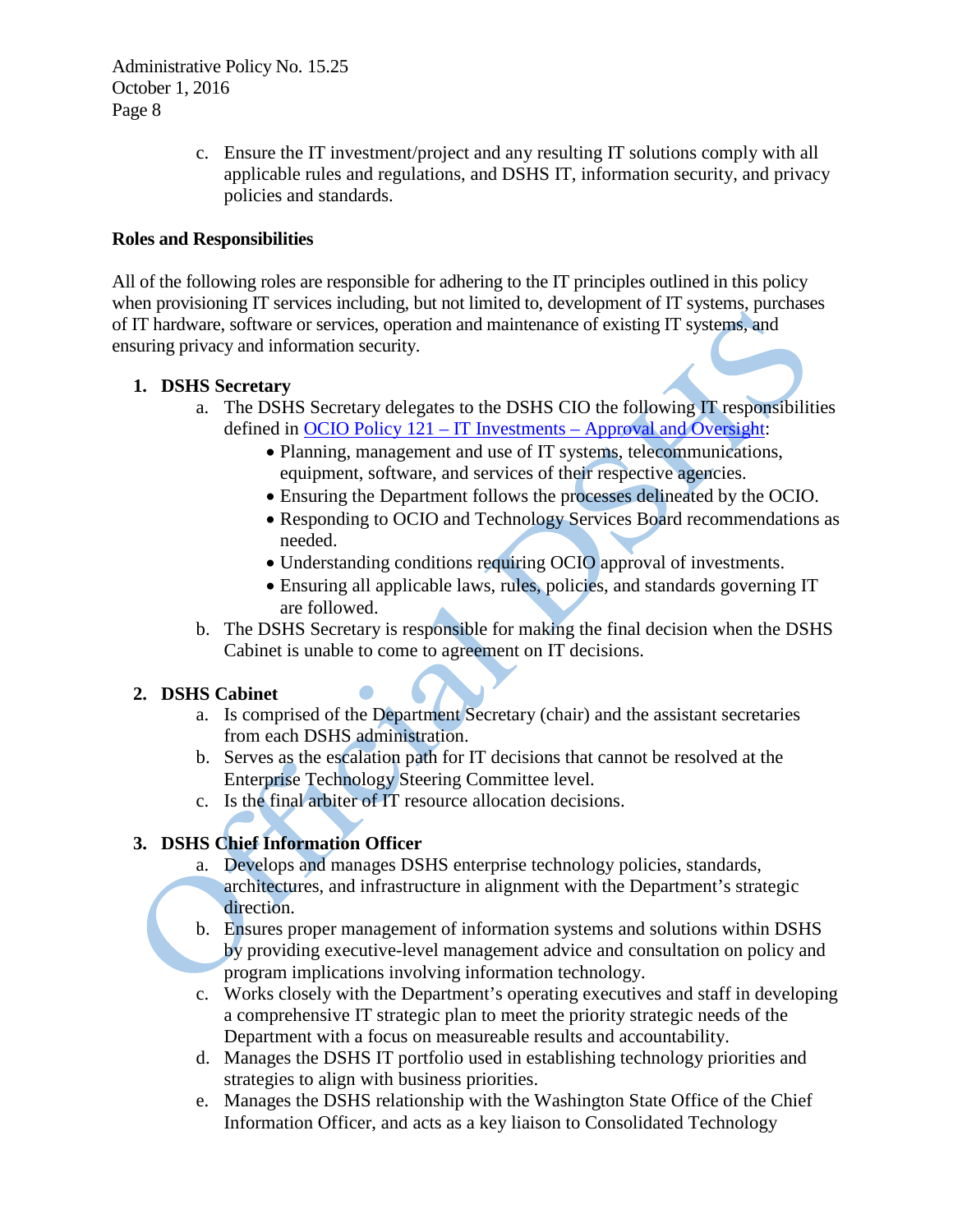Services (CTS)/Washington Technology Solutions (WaTech), the Department of Enterprise Services (DES), other state agencies, and the Legislature.

- f. Has the delegated authority to grant exceptions to DSHS IT policies, standards and processes as defined in [DSHS Administrative Policy No. 15.20 –](http://one.dshs.wa.lcl/Policies/Administrative/DSHS-AP-15-20.pdf) Exceptions [to Policy for Information Technology.](http://one.dshs.wa.lcl/Policies/Administrative/DSHS-AP-15-20.pdf)
- g. Provides oversight and management of the services offered by and the activities conducted within the DSHS Enterprise Technology Division.
- h. Chairs the Enterprise Technology Steering Committee.

## **4. DSHS Enterprise Technology Steering Committee**

- a. Is comprised of the DSHS CIO (chair), administration CIO(s) and IT directors, the DSHS Chief Information Security Officer and the DSHS Enterprise Technology Division Office Chiefs (Infrastructure, Technology/Strategy and Support Services), as defined in the ETSC charter.
- b. Serves as the decision-making body and escalation path for IT issues that cross administrations or external agencies.
	- i. If resolution is not obtained by the Enterprise Technology Steering Committee for an issue, it is referred to the DSHS Cabinet.
	- ii. If issue resolution is not obtained from the DSHS Cabinet, it is referred to the DSHS Secretary.
- c. Establishes and enforces DSHS IT governance policy and IT standards.
- d. Establishes advisory customer and program review boards to provide venues for Department subject matter experts to advise the Enterprise Technology Steering Committee decision-making processes, designates administration representatives to serve as technical subject matter experts on the IT and Security Customer Review Board and the Portfolio and Project Management Program Review Board (CRB/PRB), and assigns work efforts to these review boards as required.
- e. Collaborates with the DSHS CIO to create an overall DSHS IT strategic plan for the entire enterprise.
- f. Collaborates with other members of the Enterprise Technology Steering Committee on behalf of the best interests of DSHS clients, and escalates disagreements between ETSC members, the DSHS CIO and/or the DSHS Enterprise Technology Division, to the DSHS Cabinet and the DSHS Secretary for resolution.

# **5. DSHS Chief Information Security Officer**

Establishes and enforces the DSHS Information Security program, including information security, privacy (in collaboration with DSHS Privacy Officer) and disaster recovery planning.

# **6. DSHS Privacy Officer**

Collaborates with the DSHS Information Security Office to ensure Department adherence to data privacy requirements.

## **7. Department-Level IT and Security Customer Review Board and Portfolio and Project Management Program Review Board**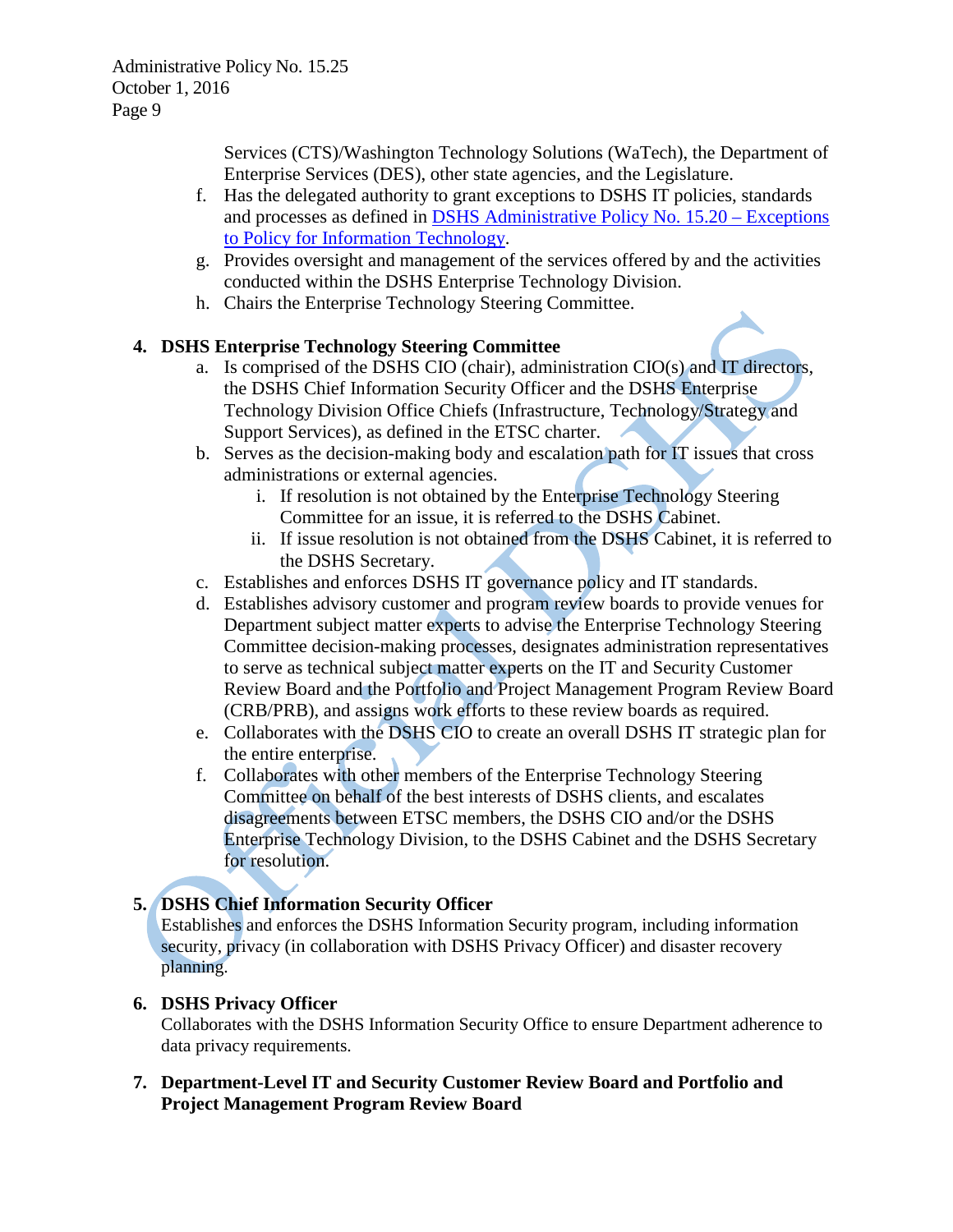- a. Are comprised of representatives with subject matter expertise from each administration, as designated by members of the Enterprise Technology Steering Committee in collaboration with their respective administration's leadership.
- b. Perform advisory functions [without decision-making authority] as requested by the Enterprise Technology Steering Committee and DSHS administration lines of business.
- c. Provide DSHS administration lines of business with access to Department technical subject matter experts.
- d. Collaborate with the Enterprise Technology Steering Committee and other administrations on development of Customer Review Board/Program Review Board meeting agendas.
- e. Review Customer Review Board/Program Review Board documents prior to meetings, collaborate with other members, and staff within their respective administration on behalf of DSHS clients, and make recommendations to the Enterprise Technology Steering Committee to inform decision-making.
- f. Assess and recommend to the Enterprise Technology Steering Committee development of models, and implementation of principles, policies, and standards related to the management of information security and common technologies within DSHS.
- g. Keep respective Enterprise Technology Steering Committee members and administration lines of business apprised of IT initiative status and issues as appropriate between Customer Review Board/Program Review Board meetings, with timely communication prior to Enterprise Technology Steering Committee meetings.

## 8. **Administrations/DSHS Lines of Business**

- a. Develop appropriately resourced IT initiatives and appropriately managed IT assets (including data) to meet their business needs.
- b. Ensure IT systems/applications have a business owner/steward who has responsibility and accountability for ensuring the system/application meets the business needs and priorities, and a technical owner/steward who ensures business and technical priorities are implemented as determined through IT governance processes.
- c. Provide business representatives to create business cases that clearly define the business need or issue as well as the scope, including whether it is limited to a business unit or program, or it impacts multiple divisions within the administration, multiple administrations and/or other agencies or outside entities.
- d. Ensure that the administration's CIO or IT director, or a designee, reviews the business case and identifies possible IT responses to the need.
- e. Ensure all IT investments/projects are assessed to determine required level of oversight.
- f. Ensure all IT investments/projects are managed in accordance with [OCIO Policy](https://ocio.wa.gov/policies/131-managing-information-technology-projects)  131 - [Managing Information Technology Projects](https://ocio.wa.gov/policies/131-managing-information-technology-projects) and all applicable DSHS IT policies and standards.
- g. Ensure all IT investments/projects that require the purchase of IT hardware, software or services are procured in compliance with [Chapter 39.26](http://apps.leg.wa.gov/rcw/default.aspx?cite=39.26) RCW –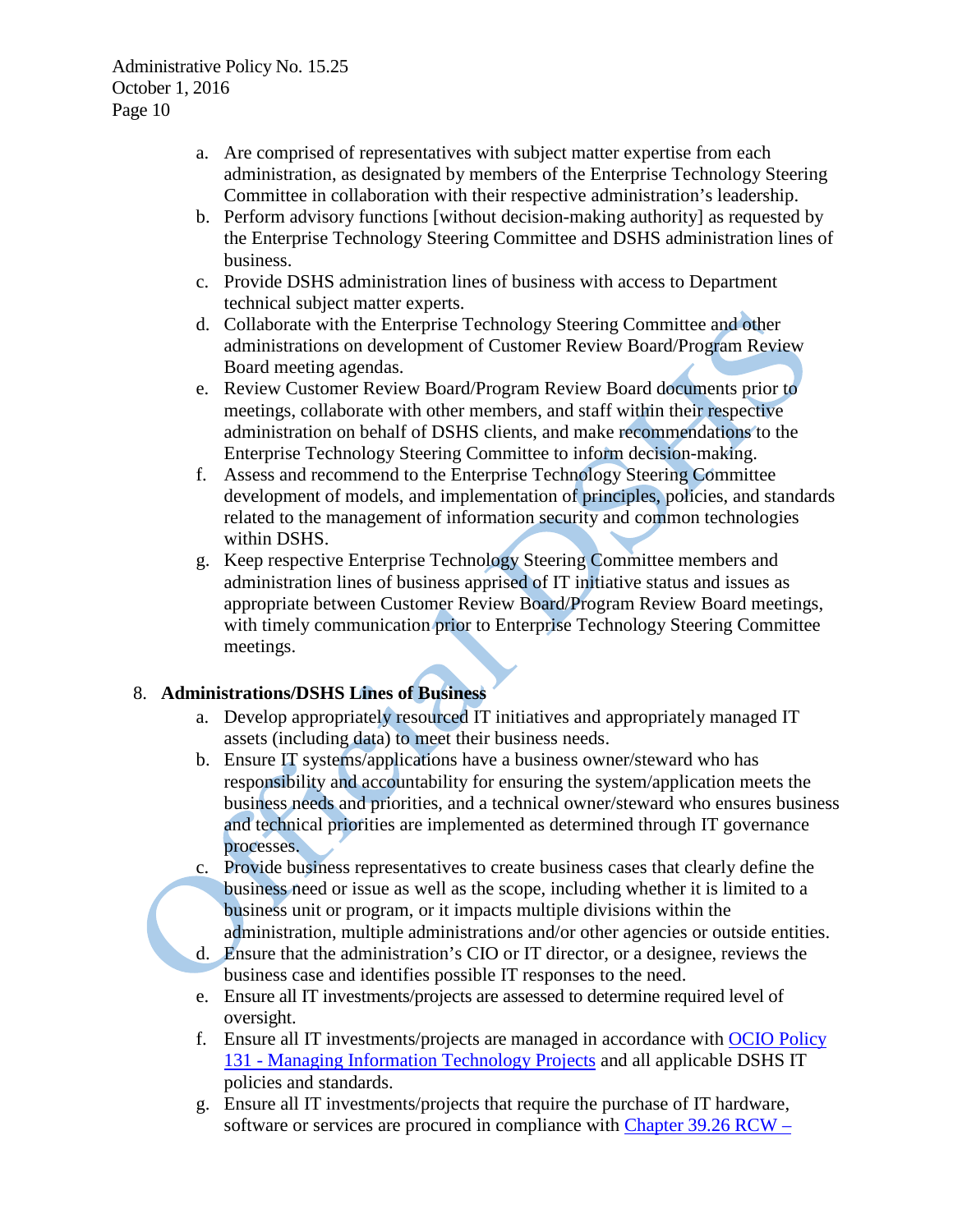Procurement of [Goods and Services,](http://apps.leg.wa.gov/rcw/default.aspx?cite=39.26) as well as all DES and DSHS procurement and contracts policies.

- h. Ensure IT investments/projects and any resulting IT solutions comply with all applicable rules and regulations, and DSHS IT, information security, and privacy policies and standards.
- i. Bring new IT development projects with potential cross-administration or external-agency implications to the Enterprise Technology Steering Committee for review and consideration.
- j. Provide administration technical subject matter expert resources to engage in Customer Review Board/Program Review Board activities, including discussion regarding possible new technology within DSHS as directed by the Enterprise Technology Steering Committee.
- k. Leverage participation in Customer Review Board/Program Review Board activities to facilitate access to technical subject matter experts across the Department.
- l. Submit all new technical developments and applications for internal and external security design reviews as required, and ensure IT investments/projects and any resulting IT solutions comply with all applicable rules and regulations, and DSHS IT policies and standards, including information security and privacy policies and standards.
- m. Collaborate with the administration's CIO/IT director on behalf of DSHS clients, and through the administration's CIO/IT director, escalate disagreements between any individual ETSC member(s), the DSHS Chief Information Officer, and/or the DSHS Enterprise Technology Division to the DSHS Cabinet and the DSHS Secretary for resolution.

# 9. **DSHS Enterprise Technology Division**

- a. Provides the following services within DSHS:
	- i. DSHS IT financial management.
	- ii. DSHS IT strategic planning (in collaboration with the Enterprise Technology Steering Committee).
	- iii. DSHS IT portfolio management.
	- iv. Enterprise architecture.
	- v. IT investment planning and authorization.
	- vi. Technology infrastructure provisioning.
	- vii. Promotion of organizational efficiency, interoperability and communication.
	- viii. Staffing (including Chair) for the Enterprise Technology Steering Committee and staffing (including Co-Chairs) for the IT and Security Customer Review Board and the Portfolio and Project Management Program Review Board meetings, setting direction and establishing meeting agendas in collaboration with the Enterprise Technology Steering Committee, Customer Review Board members and Program Review Board members.
	- ix. External IT reporting as delegated by the DSHS CIO.